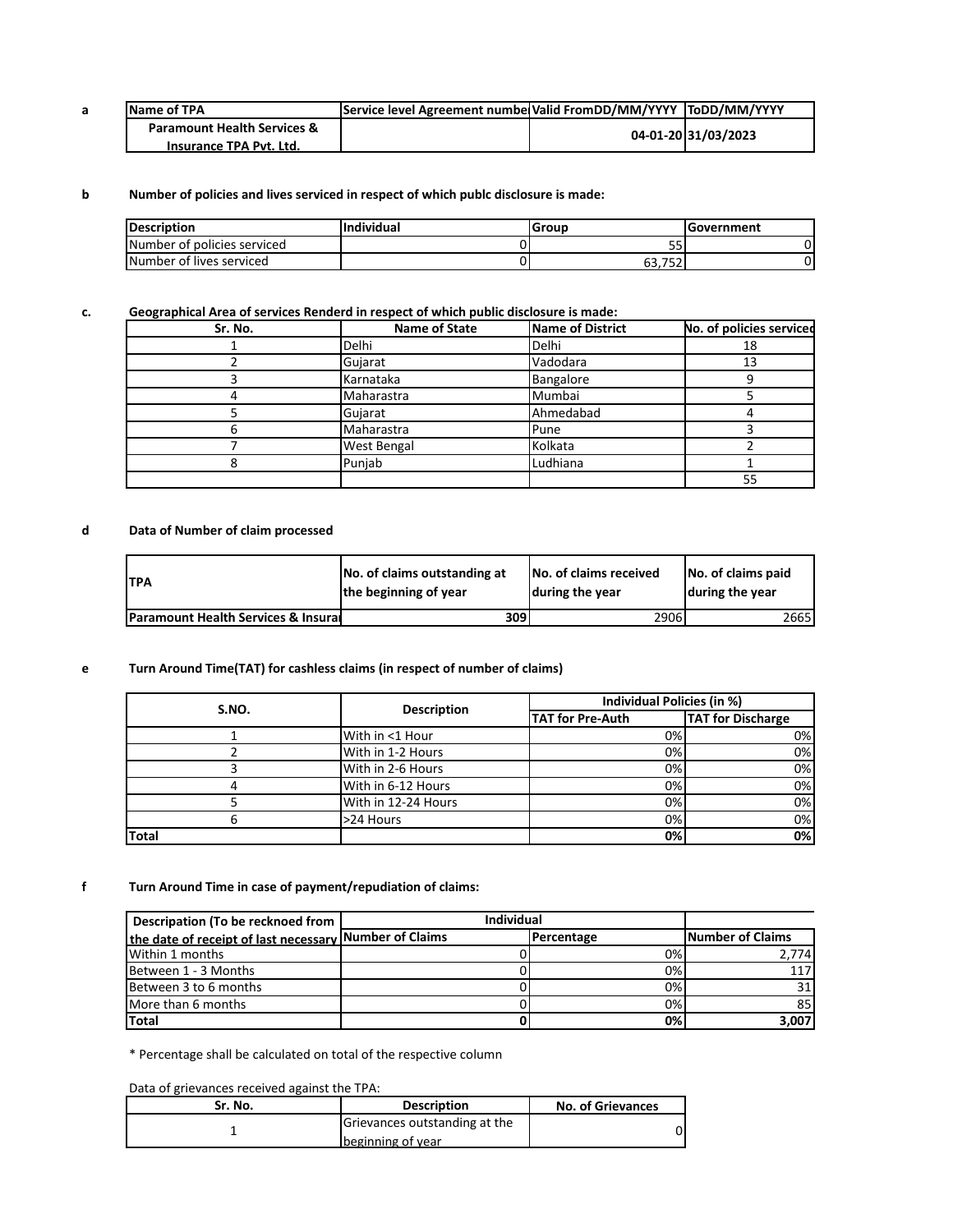| Grievances received during the<br>vear            |  |
|---------------------------------------------------|--|
| Grievances resolved during the<br>vear            |  |
| Grievances outstanding at the<br>lend of the year |  |



Ø Dr. Nayan Shah MD and CEO Paramount Health Services and Insurance TPA Pvt. Ltd.